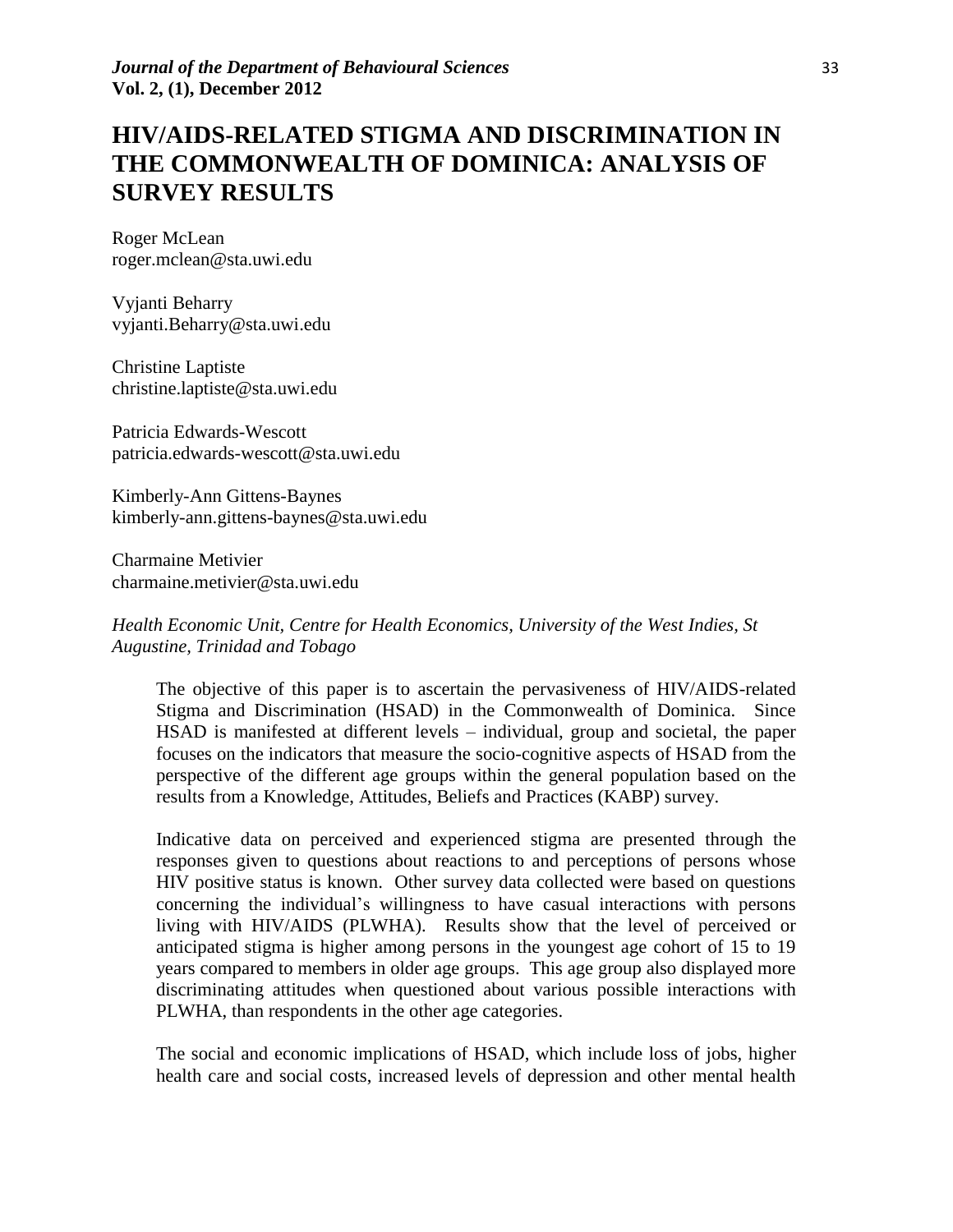# *Journal of the Department of Behavioural Sciences* 34 **Vol. 2, (1), December 2012**

effects are discussed within the socioeconomic context of the Commonwealth of Dominica.

**Keywords**: HIV/AIDS, KABP, perceived stigma, experienced stigma, socioeconomic implications

## **Introduction**

HIV/AIDS was first diagnosed in the Commonwealth of Dominica, a Small Island Developing State (SIDS) located in the Caribbean, in 1987. The country has an estimated population of 71,293 (Central Statistical Office, 2011) and up to the end of 2009, there was a cumulative figure of 350 reported cases, of which 70% were male. The prevalence rate was 0.75% and the epidemic is described as a concentrated one that is driven mainly by the risk factors associated with men who have sex with men. However, epidemiological bridging or the mixing of highrisk individuals with the general population has resulted in an epidemic that is becoming more generalized as seen by a decline in the male to female ratio of new infections (UNGASS 2010).

An emerging, generalized HIV/AIDS epidemic affects the social and economic situation of a country through four main channels—Production, Allocation, Distribution and Regeneration. Through the production channel, it is manifested by decreases in the availability and productivity of labour and the accumulation of human capital which encompasses education, training, experience and knowledge embedded in individuals (Kwon, 2009). Secondly, as resources are allocated to HIV/AIDS related programmes, they become unavailable for alternative, production activities, the opportunity cost being the value of the lost output of goods or services. With respect to the distribution channel, HIV/AIDS widens the gap between the high and low income groups as persons in the poorer quintiles are made worse off due to job loss and increased health care costs (Casale and Whiteside, 2006). Finally, the regeneration channel, which determines a country's sustainable growth and development over time relates to investment in human and physical capital and new technology. As countries and individuals are required to increase spending on HIV/AIDS services, savings and investment eventually decrease thus undermining an economy's ability to expand.

The fact that an important component of the nation's future and current stock of human capital is resident in the age groups 15 to 49 years suggests that HIV/AIDS and HSAD may negatively impact on the production and regeneration ability of an economy, thereby decreasing the returns on current investments in education and training. In a country that is highly susceptible to exogenous shocks (Easter 1999) and with 29% of its population living in poverty (Kairi Consultants Ltd, 2010) there is little room for error when it comes to the efficient allocation and utilization of resources.

The recognition of HIV/AIDS as an almost predictable shock to a country's sustainable economic growth and development has led to the implementation of initiatives and programmes that aim primarily to prevent new infections and increase the life expectancy of PLWHA. However, availability of such services does not imply access and one of the major impediments to effective HIV/AIDS programme uptake continues to be stigma and discrimination (Parker and Aggleton, 2003). HIV/AIDS-related Stigma and Discrimination (HSAD) is defined by UNAIDS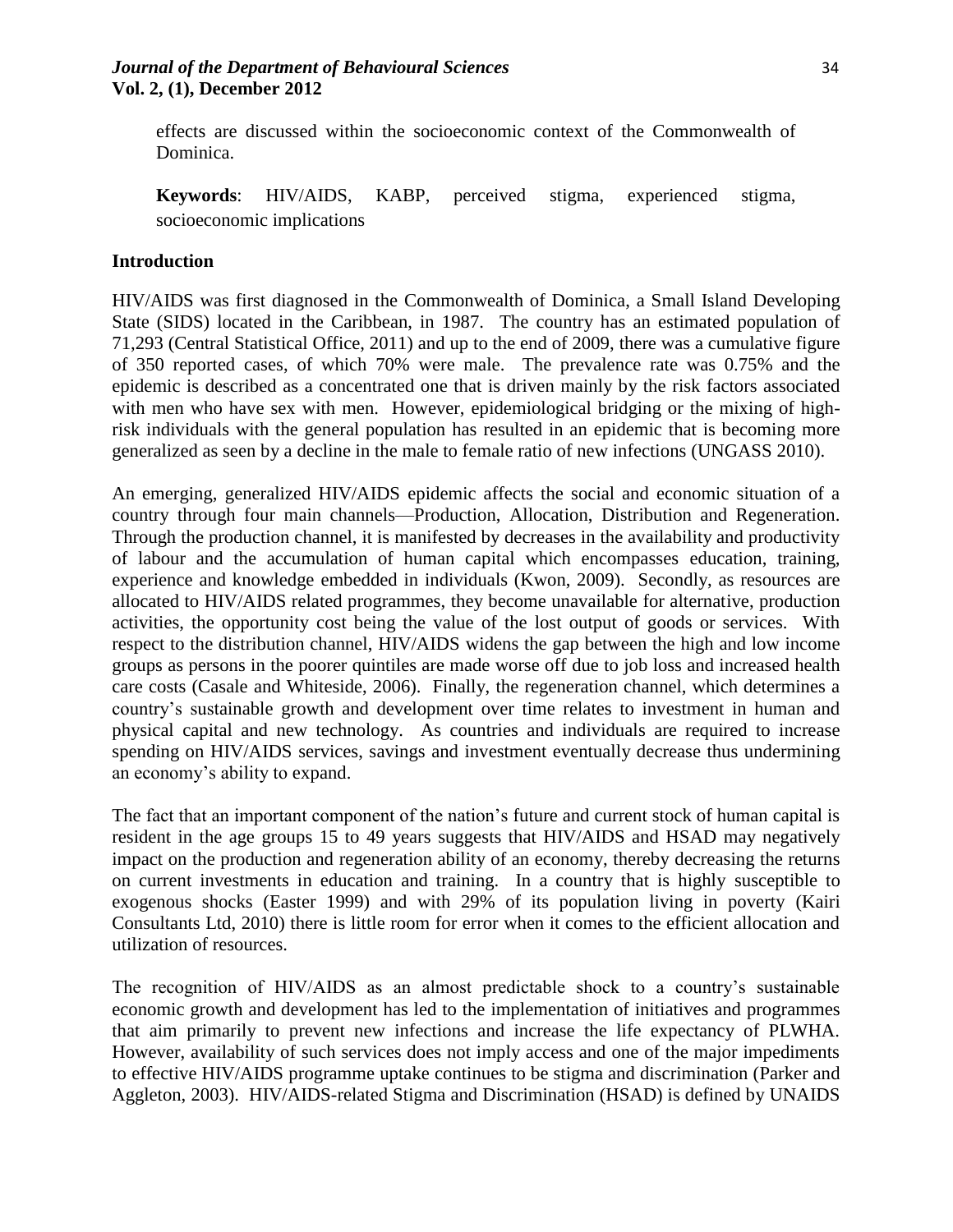# *Journal of the Department of Behavioural Sciences* 35 **Vol. 2, (1), December 2012**

(2007,9) as a *'process of devaluation of people either living with or associated with HIV and AIDS…Discrimination follows stigma and is the unfair and unjust treatment of an individual based on his or her real or perceived HIV status'*. Stigma, which tends to manifest itself as homophobia in Jamaica, has resulted in more than two-thirds of newly diagnosed cases of AIDS in 2002 arising from delayed testing in the progression of the disease. It also meant death for the remaining one-third as patients failed to seek care for their disease (UNAIDS, 2007).

Whilst the prevalence of HIV/AIDS has socioeconomic implications, this is compounded by the existence of HSAD since the resources spent on HIV/AIDS prevention and treatment programmes may reap little return if these services are not utilized. As Dominica, like other countries, adopts a knowledge-based approach to the HIV/AIDS response initiative there is a need for information on the various types of stigma and discrimination that exists. This will guide the development of programmes that remove HSAD as a barrier to access as well as improve access even in the presence of HSAD.

# **Methodology**

The attitudes, beliefs and practices towards persons infected with or thought to be infected with HIV/AIDS are presented, based on the results from a Knowledge, Attitudes, Beliefs and Practices (KABP) survey conducted in Dominica in 2011. This paper focuses on the indicators that measure the socio-cognitive aspects of HSAD from the perspective of the different age groups in the Commonwealth of Dominica and discusses the socioeconomic implications.

A two-stage, stratified sampling process was employed to select the sample population for this survey. In order to ensure that the sample was representative of the population, a list of all Enumeration Districts (ED) which included the total numbers of households, buildings, dwellings and persons (male and female) was developed for each parish in Dominica based on the most recent census data. Each ED was measured in terms of clusters of households and had a probability of selection that was proportional to its size which ensured the sample would be selfweighting. A sample of households from the selected EDs was then generated followed by the selection of one person per household using the Kish grid to reduce bias.

The survey enumerated 1,177 persons between the ages of 15 to 49 years. Approximately 57% of the respondents ( $n=669$ ) were female and 43% ( $n=509$ ) were male. The largest age group was the 25 to 39 year olds which represented 38% of the sample (n=449). The second largest age group was the 40 to 49 year olds which accounted for 27% (n=318) followed by persons in the 15 to 19 years group which made up almost 18% of the sample (n=211). The remaining 13% were persons who fell within the 20 to 24 years group (n=158).

In order to ensure confidentiality, completed questionnaires were placed in sealed envelopes and signed across the seal by the enumerator in the presence of the respondent. Intelligent Character Recognition (ICR) scanning and VBA programming were used to capture the data electronically. This minimised data entry time and errors. Data cleaning, variable construction, crosstabulations and other statistical analyses were done in Microsoft SQL Server 2005.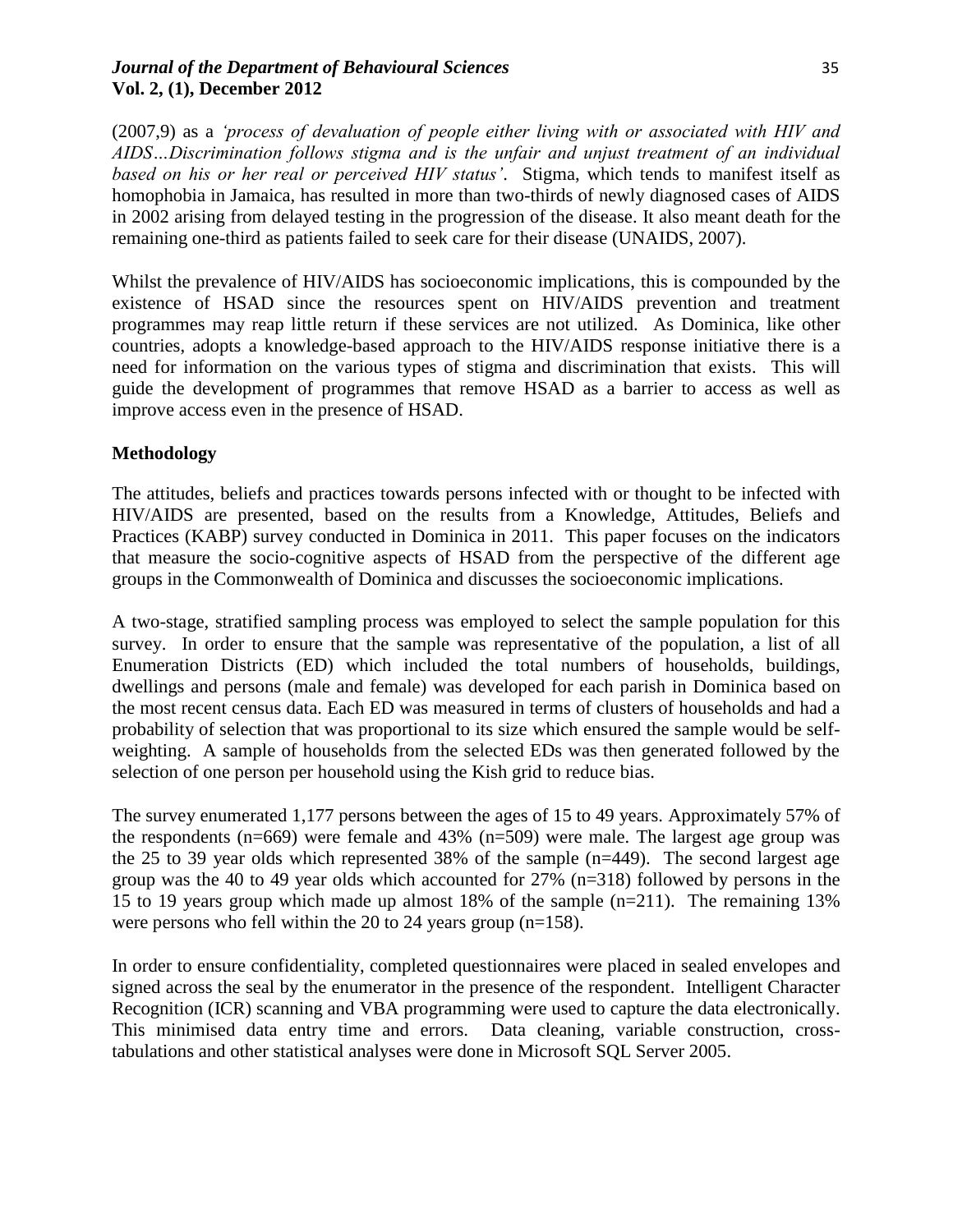## **Results of the (KABP) survey in the Commonwealth of Dominica**

#### **Knowledge of HIV/AIDS**

The data revealed that almost all respondents surveyed  $(n=1,163; 99%)$  had heard of both HIV and AIDS. Respondents obtained information about HIV and AIDS from multiple sources. The media were the most popular sources, with radio being identified by 68% of the respondents  $(n=801)$ , followed by local television  $(n=662; 56%)$ . Health care and social workers, a category which included either a doctor, nurse or social worker, were also identified as sources of information by approximately 63% (n=745) of respondents altogether.

About 53% of the sample (n=620) thought HIV/AIDS was very serious in Dominica with a further 6% (n=70) that felt it had reached a crisis level. It is noteworthy that some myths persist as it relates to the modes of transmission of HIV. Giving blood and having a blood test done was selected by almost 60% and 30% of the respondents  $(n=701; n=352)$  respectively, followed by kissing a PLWHA by 27% (n=316). Less than 10% of respondents identified the following activities as modes of HIV transmission: sharing food and drink with an HIV positive person (n=79; 7%); using the same glass as a PLWHA (n=97; 8%); mosquito bites (n=109; 9%); using the same toilet as an HIV positive person (n=98; 8%) and being sneezed/coughed on by a PLWHA (n=98; 8%).

Table 1 shows that in most cases, there was a higher frequency in the selection of these modes of HIV transmission by the younger age groups of 15 to 19 years and 20 to 24 years than persons in the older age cohorts of 25 to 39 years and 40 to 49 years.

| <b>Ways of Contracting the HIV Virus</b> | <b>Age Groups</b> |           |          |               |                |              |
|------------------------------------------|-------------------|-----------|----------|---------------|----------------|--------------|
|                                          | $15-19$           | $20 - 24$ | $25-39$  | 40-49         | <b>Not</b>     | <b>Total</b> |
|                                          |                   |           |          |               | <b>Stated</b>  |              |
|                                          |                   |           |          | $\frac{6}{9}$ |                |              |
| <b>Number of Respondents</b>             | 211               | 158       | 449      | 318           | 41             | 1177         |
| Mosquito bite                            | 15.8              | 12.3      | 3.9      | 11.1          | 7.3            | 9.2          |
| Communion cup                            | 11.0              | 8.8       | 2.7      | 7.8           | $\Omega$       | 6.3          |
| Giving blood                             | 62.5              | 76.9      | 56.3     | 58.2          | 18.6           | 59.5         |
| Having a blood test                      | 33.5              | 28.0      | 24.3     | 37.5          | 18.6           | 29.9         |
| Shaking hands with PLHA                  | 2.1               | 2.6       | 0.6      | 3.0           | $\Omega$       | 1.8          |
| Hugging HIV positive person              | 0.7               | 1.3       | 0.6      | 0.9           | $\Omega$       | 0.8          |
| Kissing HIV positive person              | 40.2              | 29.8      | 24.1     | 22.3          | 11.1           | 26.8         |
| Drinking from same glass as PLHA         | 12.9              | 8.7       | 5.2      | 10.3          | $\Omega$       | 8.3          |
| Coughed/sneezed on by PLHA               | 14.3              | 6.6       | 4        | 12.4          | $\overline{0}$ | 8.4          |
| Eating food/drink prepared by PLHA       | 14.1              | 10.6      | 6.5      | 9.5           | $\overline{0}$ | 9.0          |
| Using same toilet as PLHA                | 10.2              | 10.5      | 5.1      | 11.7          | $\Omega$       | 8.4          |
| Sharing needle with PLHA                 | 93.2              | 93.8      | 88.9     | 86.1          | 92.7           | 89.7         |
| Having unprotected sex with PLHA         | 94.3              | 98.6      | 92.9     | 89.2          | 78.1           | 92.4         |
| Sharing food with PLHA                   | 10.6              | 4.5       | 3.7      | 9.2           | 7.3            | 6.7          |
| None of the above                        | $\Omega$          | 1.4       | $\theta$ | 2.2           | $\Omega$       | 0.8          |
| Refuse to answer                         | $\Omega$          | $\Omega$  | 1.0      | 0.9           | $\Omega$       | 0.6          |
| Total                                    | 100               | 100       | 100      | 100           | 100            | 100          |

**Table 1: Selected Modes of HIV/AIDS Transmission (from Given List) by Age**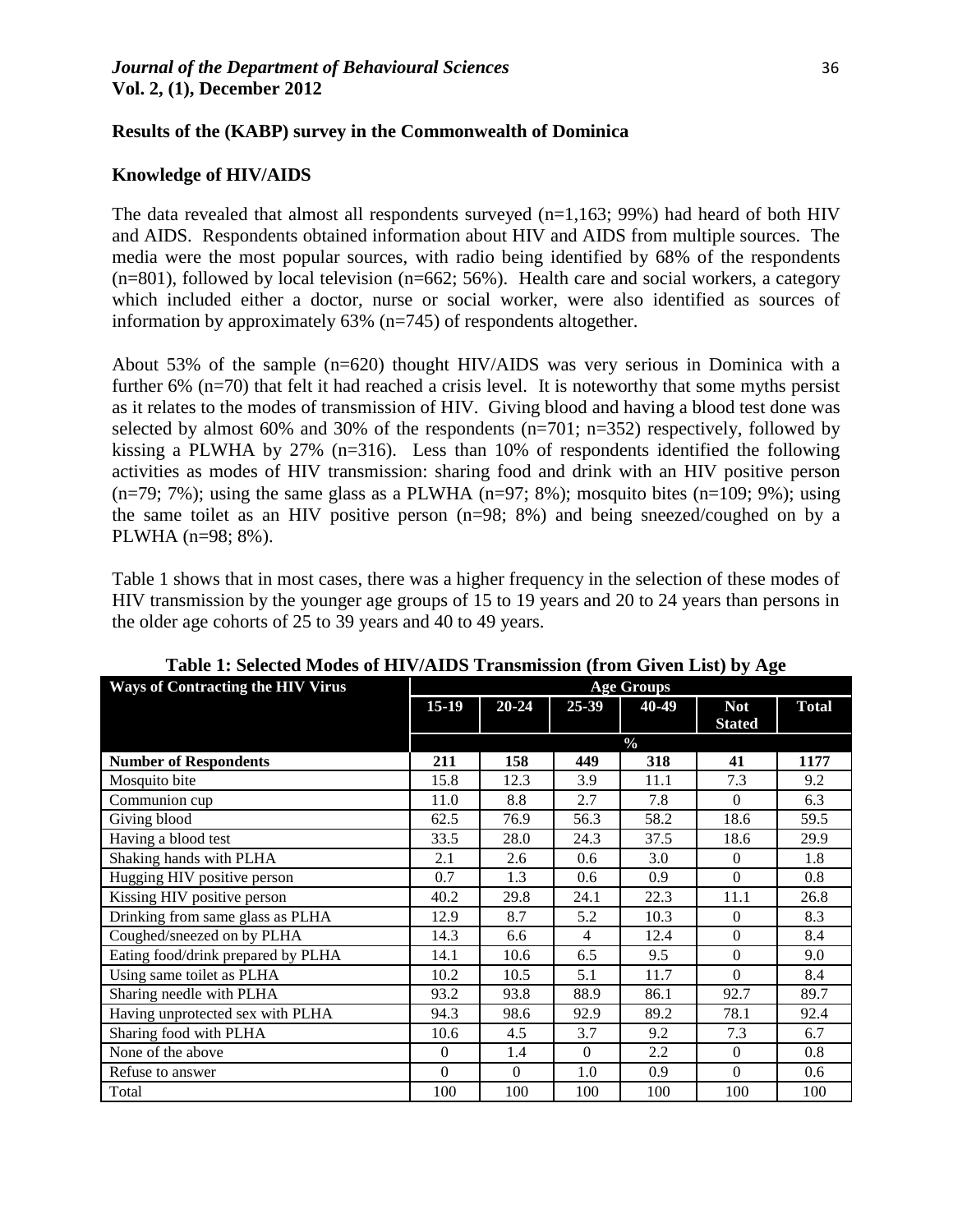The three top modes of HIV transmission identified from a given list by respondents were

- i) having unprotected sex with an HIV positive person  $(n=1,087; 92\%)$ ,
- ii) sharing needles with an HIV positive person  $(n=1,056; 90\%)$  and
- iii) giving blood  $(n=706; 60\%)$ .

The majority  $(n=1139; 97%)$  of respondents knew that HIV could be transmitted from one person to another through sexual intercourse. Other modes of HIV transmission identified were

- i) blood transfusions  $(n=711; 60\%)$ ,
- ii) injecting drugs (n=501; 43%) and
- iii) mother to child transmission (n=294; 25%).

## **Stigma and Discrimination**

## *Friend or Relative with HIV/AIDS*

Approximately 32% of the sample population surveyed (n=374), knew someone who was infected with HIV. Another 4% (n=45) were not sure if they knew someone infected with HIV, while about 64% of the respondents (n=759) did not know anyone who had been infected with HIV. Thirty six percent of those  $(n=152)$  who knew a PLWHA, stated that this person was a relative/friend. When cross-tabulated by age, the data shows that more than twice the number of persons between the ages 40 to 49 (n=109; 53%) knew a PLWHA or someone who had died from AIDS-related causes than persons in the 15 to 19 age group (n=54; 24%).

When asked the question, 'Should HIV/AIDS Status of Family Members be Kept a Secret?', 57% (n=674) said yes. Of those who responded yes, 26% of these respondents (n=307) indicated fear, 28% (n=331) indicated shame and 21% stated ostracism/discrimination (n=240) as the reasons for not disclosing the HIV status of a family member.

An average of 68% (n=143) of persons in the age group 15 to 19 years and 20 to 24 years (n=109) said that the HIV status of a family member should be kept a secrets compared to an average of about 51% of persons in the age groups 25 to 39 (n=248) and 40 to 49 (n=155). This is indicative of the level of perceived stigma by the younger age groups compared to those in the older age categories.

Almost 70% of the sample (n=823) indicated that they would care for a male relative of their household, if he was infected with HIV. On the other hand, 16% (n=187) indicated they would not do so. The trend is repeated with reference to a female relative that is a member of the household with 73% (n=855) in favour of caring for a female relative and 14% (n=165) not being in favour of doing so.

# *HIV Services at Health Facilities*

Perceived or anticipated stigma reflects the respondents' views on the level of HIV-related stigma in a particular community or country based on their willing or unwillingness to access HIV-related services at generally or at particular sites. With respect to HIV testing, 46% of the respondents (n=547) were able to name an HIV testing site, of which 46% (n=242) named a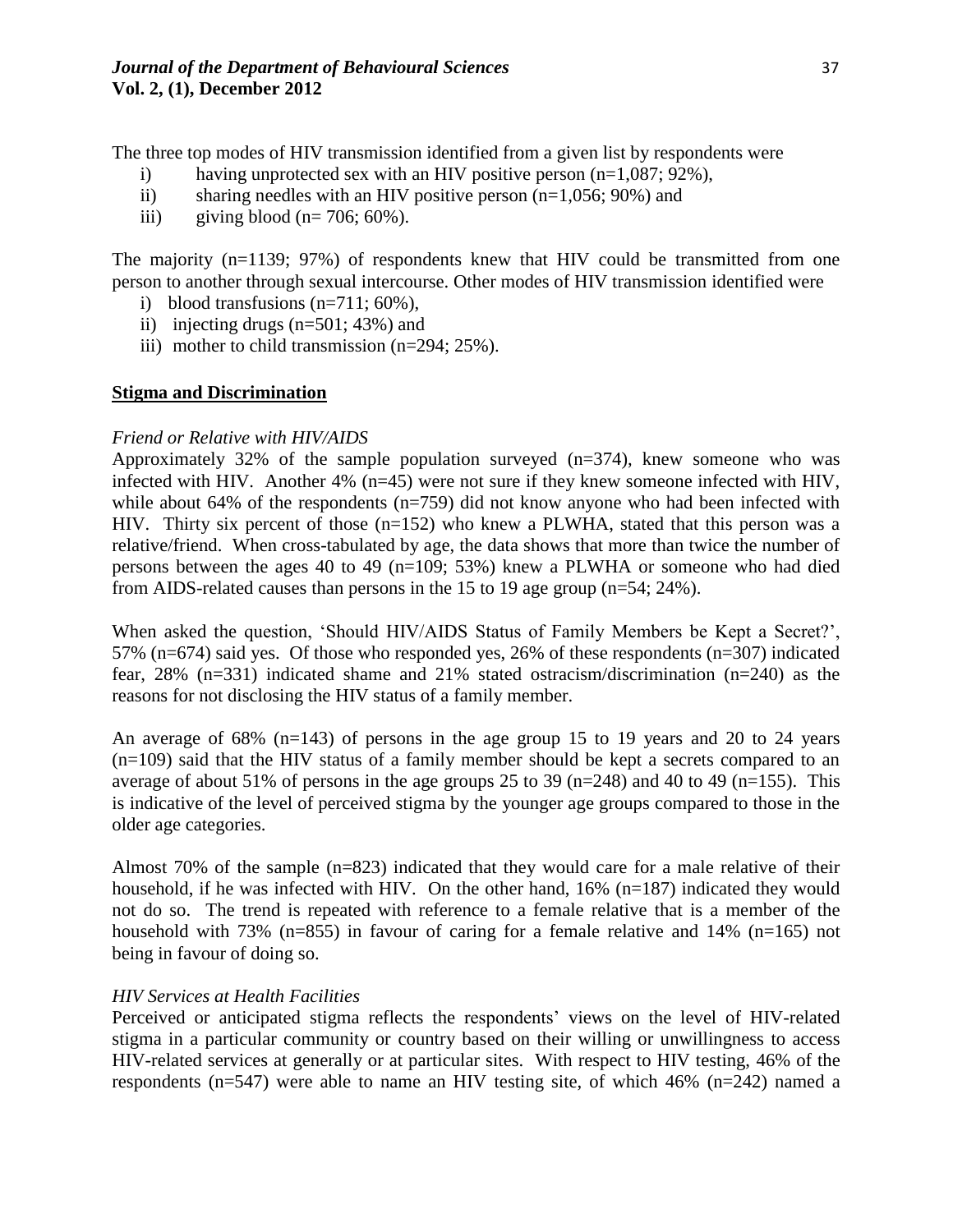# *Journal of the Department of Behavioural Sciences* 38 **Vol. 2, (1), December 2012**

hospital, 32% (n=164) named the health centre and 13% (n=69) identified the community health clinic as testing sites.

Seventy-nine percent  $(n=433)$  stated that they would go to one of these sites for an HIV test whilst 16% (n=88) said they would not. The main reasons identified for not going to these sites for an HIV test were lack of confidentiality (n=41; 35%) and knowing someone who worked there  $(n=17; 15\%)$ .

Sites for treatment and care services were identified by 68% of persons surveyed (n=805), of which 90% (n=723) identified the hospital. However, when asked if they would choose public or private care if given an option, 84% (n= 993) opted for private care.

Overall, 68% of the respondents (n=800) were willing to have the same medical personnel who treat PLWHA address their medical needs, while 23% (n=271) did not support it. With respect to the different age groups, a lower percentage,  $56\%$  (n=116;) of respondents in the 15 to 19 age group were willing to receive treatment from the same medical personnel that treated PLWHA when compared to 73% ( $n=327$ ) of persons in the age group 25 to 39 year and 71% ( $n=226$ ) of the 40 to 49 year olds.

In terms of willingness to stay in the same Primary Health Care (PHC) facilities with PLWHA, roughly 61% (n=718) were in favour or doing so, while 30% (n=353) were not. On the basis of age, 43% the respondents (n=91) in the younger age groups of 15 to 19 years and 49% (n=77) of those 20 to 24 years were willing to share PHC facilities with PLWHA compared to 68%  $(n=305)$  and 66%  $(n=210)$  of the persons in the age groups 25 to 39 years and 40 to 49 years respectively.

Sixty eight percent of the respondents (n=800) expressed willingness in having PLWHA accessing their medications at PHC facilities and 23% (n=271) did not support this suggestion. Again, persons in the younger age groups were less supportive of this than the older age cohorts. For the 15 to 19 year olds,  $61\%$  (n=129) stated their willingness compared to 72% (n=229) of respondents in the age group 40 to 49 years.

On the topic of children of PLWHA being treated at the same clinics as other children, 47%  $(n=553)$  were in favour of this and 43%  $(n=506)$  were not. The younger respondents once more displayed less willingness to support such an initiative with 59% of the 15 to 19 year olds  $(n=124)$  compared to 35% of the 40 to 49 year olds  $(n=112)$ .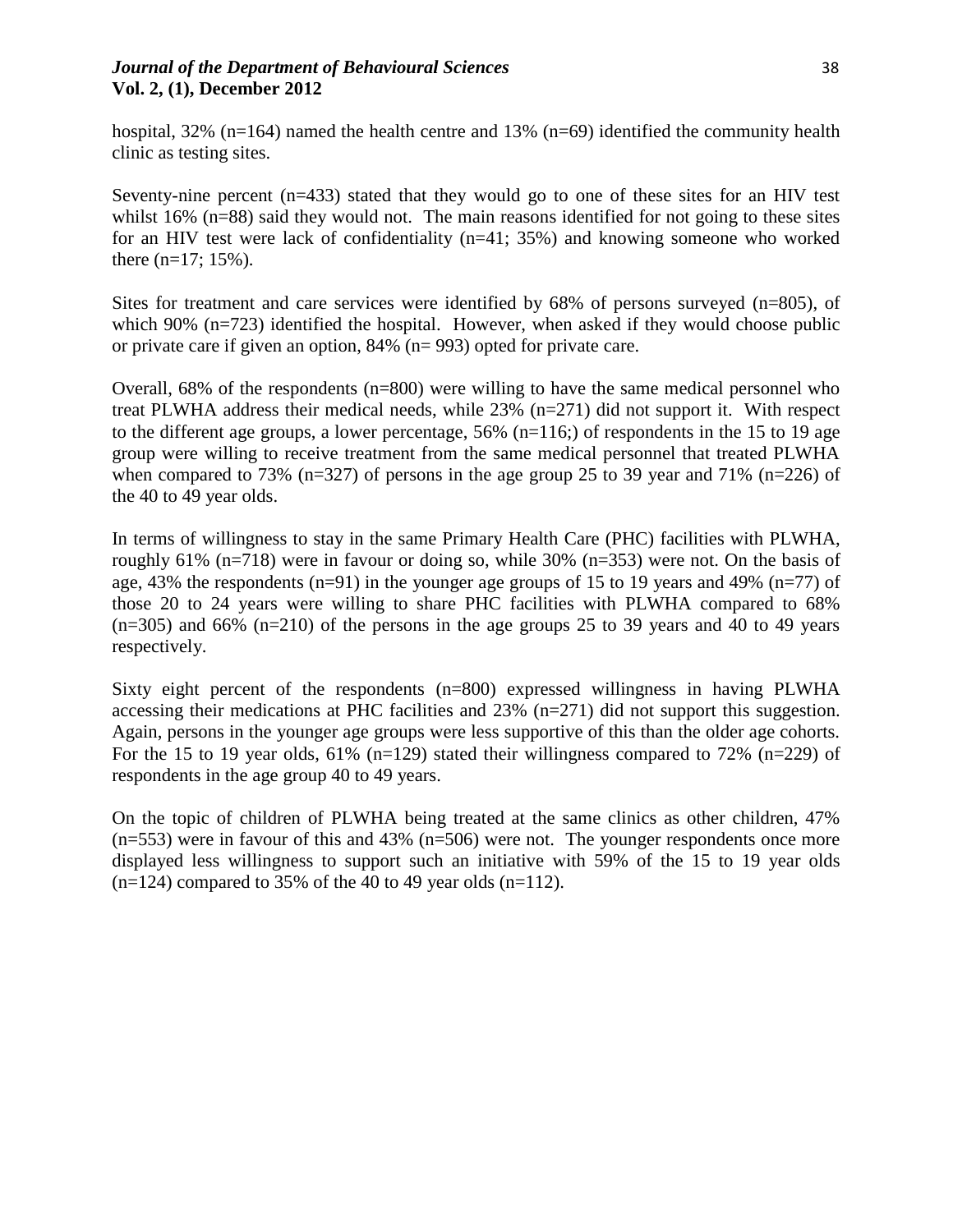|                                                                                                     |                | <b>Age Groups</b> |           |       |       |                   |              |  |  |
|-----------------------------------------------------------------------------------------------------|----------------|-------------------|-----------|-------|-------|-------------------|--------------|--|--|
|                                                                                                     |                | $15-19$           | $20 - 24$ | 25-39 | 40-49 | <b>Not Stated</b> | <b>Total</b> |  |  |
|                                                                                                     |                | $\frac{0}{0}$     |           |       |       |                   |              |  |  |
| Number of                                                                                           | N              | 211               | 158       | 449   | 318   | 41                | 1177         |  |  |
| <b>Respondents</b>                                                                                  |                |                   |           |       |       |                   |              |  |  |
| Willing To Have                                                                                     | Yes            | 56.1              | 61.7      | 72.9  | 71.0  | 78.1              | 68.0         |  |  |
| Same Medical                                                                                        | No             | 34.1              | 29.7      | 18.2  | 21.8  | 7.3               | 23.2         |  |  |
| <b>Personnel Treat You</b>                                                                          | Don't know     | 4.7               | 7.2       | 6.1   | 3.7   | $\Omega$          | 5.2          |  |  |
| and PLWHA At                                                                                        | Not stated     | 5.1               | 1.4       | 2.8   | 3.5   | 14.6              | 3.6          |  |  |
| Clinic                                                                                              | Total          | 100.0             | 100.0     | 100.0 | 100.0 | 100.0             | 100.0        |  |  |
| Agree PLWHA Can                                                                                     | Yes            | 41.7              | 42.3      | 61.8  | 60.0  | 56.2              | 54.9         |  |  |
| <b>Get Tests Done At</b>                                                                            | N <sub>o</sub> | 46.1              | 41.6      | 30.5  | 30.9  | 7.3               | 34.1         |  |  |
| Primary Health Care<br><b>Facilities</b>                                                            | Don't know     | 8.3               | 14.7      | 3.9   | 6.9   | 14.6              | 7.3          |  |  |
|                                                                                                     | Not stated     | 4.0               | 1.4       | 3.7   | 2.2   | 21.9              | 3.7          |  |  |
|                                                                                                     | Total          | 100.0             | 100.0     | 100.0 | 100.0 | 100.0             | 100.0        |  |  |
| <b>Support PLWHA</b><br><b>Getting Medications</b><br>From Primary Health<br><b>Care Facilities</b> | Yes            | 60.7              | 65.8      | 70.7  | 71.6  | 56.2              | 68.0         |  |  |
|                                                                                                     | N <sub>o</sub> | 27.2              | 24.7      | 23.9  | 18.6  | 7.3               | 22.6         |  |  |
|                                                                                                     | Don't know     | 8.1               | 5.3       | 2.9   | 6.9   | 21.9              | 5.9          |  |  |
|                                                                                                     | Not stated     | 4.0               | 4.1       | 2.5   | 2.9   | 14.6              | 3.5          |  |  |
|                                                                                                     | Total          | 100.0             | 100.0     | 100.0 | 100.0 | 100.0             | 100.0        |  |  |
| Willing To Have<br>PLWHA Children and<br>Your Children<br><b>Treated At Same</b><br>Clinic          | Yes            | 30.4              | 39.8      | 52.2  | 55.1  | 52.4              | 47.4         |  |  |
|                                                                                                     | N <sub>0</sub> | 58.6              | 54.6      | 38.4  | 34.8  | 25.7              | 42.8         |  |  |
|                                                                                                     | Don't know     | 5.8               | 4.2       | 6.7   | 7.9   | 7.3               | 6.5          |  |  |
|                                                                                                     | Not stated     | 5.3               | 1.4       | 2.6   | 2.2   | 14.6              | 3.2          |  |  |
|                                                                                                     | Total          | 100.0             | 100.0     | 100.0 | 100.0 | 100.0             | 100.0        |  |  |

# **Table 2: Attitudes With Respect to Sharing Health Care Personnel and Facilities with PLWHA**

# *Casual Contact with PLWHA*

HSAD was also assessed by the sample population's responses to questions about social interactions with PLWHA as the unwillingness to interact with PLWHA is a primary area used to measure stigma (Nyblade and MacQuarrie, 2006).

In Dominica, 59% of the sample (n=699) reported that they would be willing to share meals with a PLWHA while about 33% of the sample (n=386) indicated that they would not be willing to do so. Twenty-five percent (n=294; 25%) of the sample indicated that they would purchase food from a food seller or shop keeper that they knew to be infected with HIV. Of the remainder of the sample,  $64\%$  (n=748) indicated that they would not do so while about 9% (n=102) and 3% (n=34) respectively either did not know or did not state their view.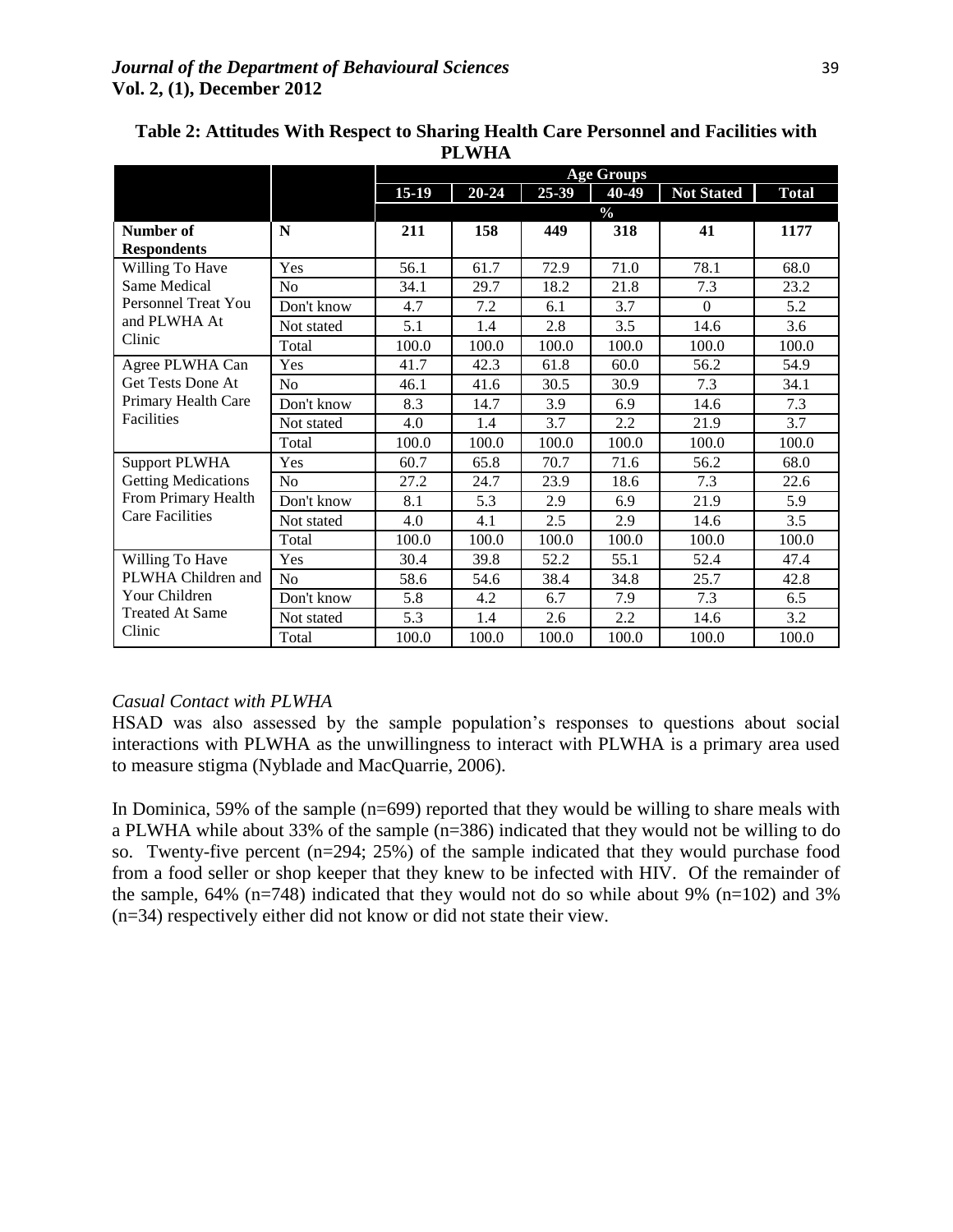|                                                                       |                   | <b>Age Groups</b> |           |       |       |                             |              |  |  |
|-----------------------------------------------------------------------|-------------------|-------------------|-----------|-------|-------|-----------------------------|--------------|--|--|
|                                                                       |                   | $15-19$           | $20 - 24$ | 25-39 | 40-49 | <b>Not</b><br><b>Stated</b> | <b>Total</b> |  |  |
|                                                                       |                   | $\frac{0}{0}$     |           |       |       |                             |              |  |  |
| Number of                                                             | N                 | 211               | 158       | 449   | 318   | 41                          | 1177         |  |  |
| <b>Respondents</b>                                                    |                   |                   |           |       |       |                             |              |  |  |
| Willing to Share a Meal<br>with an HIV/AIDS<br><b>Infected Person</b> | <b>Yes</b>        | 50.7              | 54.8      | 65.9  | 56.8  | 70.8                        | 59.4         |  |  |
|                                                                       | N <sub>o</sub>    | 39.1              | 35.5      | 27.6  | 35.7  | 21.9                        | 32.7         |  |  |
|                                                                       | Don't Know        | 10.2              | 8.2       | 4.0   | 4.8   | 7.3                         | 6.0          |  |  |
|                                                                       | <b>Not Stated</b> | $\Omega$          | 1.4       | 2.5   | 2.7   | $\Omega$                    | 1.9          |  |  |
|                                                                       | Total             | 100.0             | 100.0     | 100.0 | 100.0 | 100.0                       | 100.0        |  |  |
| Would Buy Food from<br><b>HIV</b> Infected Food<br>Seller/Shopkeeper  | Yes               | 19.0              | 24.8      | 28.7  | 23.0  | 30.5                        | 24.9         |  |  |
|                                                                       | N <sub>0</sub>    | 69.5              | 64.0      | 59.4  | 67.9  | 40.3                        | 63.5         |  |  |
|                                                                       | Don't know        | 10.2              | 9.8       | 7.3   | 8.2   | 14.6                        | 8.6          |  |  |
|                                                                       | Not stated        | 1.3               | 1.4       | 4.7   | 0.8   | 14.6                        | 2.9          |  |  |
|                                                                       | Total             | 100               | 100       | 100   | 100   | 100                         | 100          |  |  |

**Table 3: Attitudes With Respect to Casual Contact with PLWHA**

When it came to working with an infected co-worker, 75% of the sample (n=883) indicated that they would be willing to do so while 16% (n=189) stated they would not want to work with a PLWHA. The respondents in the group 15 to 19 years were less comfortable working with someone with HIV – 57% (n=120), compared to persons on the older age groups of 20 to 24 years, 25 to 39 years and 40 to 49 years – 79% (n=125), 81% (n=364) and 75% (n=238), respectively indicated they would work with a PLWHA.

The majority of the sample (n=963; 82%) indicated that students infected with the virus should be allowed to continue in school. Those who disagreed amounted to 13% of the respondents  $(n=157)$ . Just less than 5%  $(n=58)$  indicated that they did not know or did not state their views. Notably, a higher proportion of respondents in the youngest and oldest age groups, 15 to 19 years and 40 to 49 years were opposed than persons in the other age groups.

Just under eighty percent of the respondents (n=936) believed that a male teacher infected with HIV should be allowed to continue teaching while 17% (n=195) indicated that such teachers should not be allowed to continue teaching. Similarly, 80% of the respondents (n=942) believed that a female teacher should be allowed to continue teaching while and roughly16% (n=185) did not think that this should be allowed. Again, a higher percentage of the 15 to 19 year olds (n=45; 21%) and the 40 to 49 year olds (n=64; 20%) displayed negative attitudes with respect to allowing a PLWHA to continue as a teacher than those in the other age categories.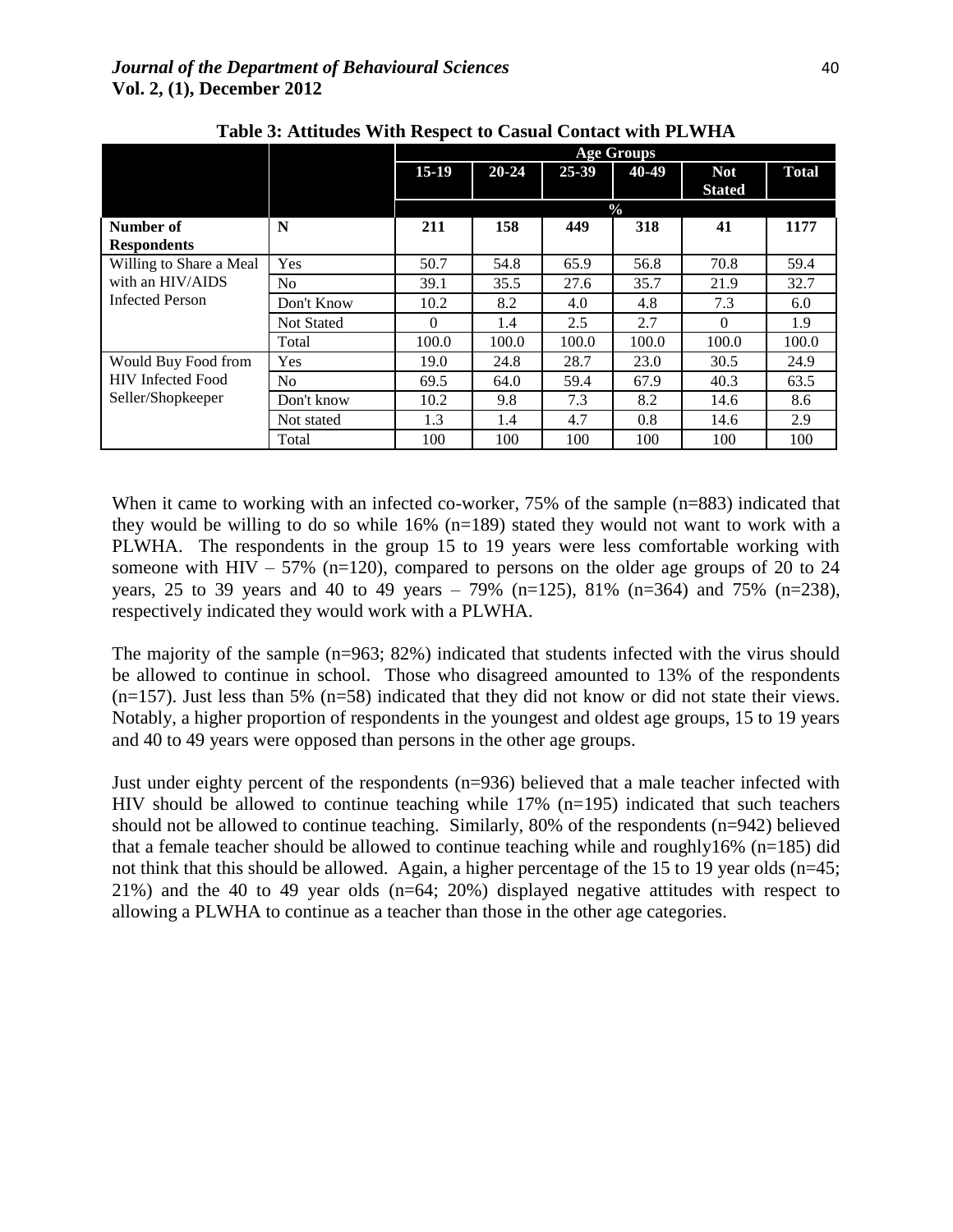|                                                                             |                | <b>Age Groups</b> |           |           |               |                             |              |  |
|-----------------------------------------------------------------------------|----------------|-------------------|-----------|-----------|---------------|-----------------------------|--------------|--|
|                                                                             |                | $15-19$           | $20 - 24$ | $25 - 39$ | 40-49         | <b>Not</b><br><b>Stated</b> | <b>Total</b> |  |
|                                                                             |                |                   |           |           | $\frac{0}{0}$ |                             |              |  |
| <b>Number of Respondents</b>                                                | N              | 211               | 158       | 449       | 318           | 41                          | 1177         |  |
|                                                                             |                |                   |           |           |               |                             |              |  |
| Should HIV Infected                                                         | Yes            | 73.2              | 84.9      | 88.7      | 77.5          | 70.8                        | 81.8         |  |
| Student be Allowed to                                                       | N <sub>o</sub> | 19.8              | 8.2       | 9.0       | 18.4          | 7.3                         | 13.3         |  |
| Continue Attending                                                          | Don't know     | 3.7               | 5.4       | 1.3       | 4.0           | 7.3                         | 3.2          |  |
| School                                                                      | Not stated     | 3.4               | 1.4       | 1.1       | $\Omega$      | 14.6                        | 1.7          |  |
|                                                                             | Total          | 100.0             | 100.0     | 100.0     | 100.0         | 100.0                       | 100.0        |  |
| Should HIV Infected<br>Male Teacher be Allowed<br>to Continue Teaching      | Yes            | 70.8              | 81.8      | 85.7      | 76.6          | 70.8                        | 79.5         |  |
|                                                                             | N <sub>o</sub> | 23.1              | 14.0      | 11.4      | 21.7          | 7.3                         | 16.5         |  |
|                                                                             | Don't know     | 5.2               | 2.8       | 1.9       | 1.7           | 7.3                         | 2.7          |  |
|                                                                             | Not stated     | 1.0               | 1.4       | 1.1       | $\Omega$      | 14.6                        | 1.3          |  |
|                                                                             | Total          | 100.0             | 100.0     | 100.0     | 100.0         | 100.0                       | 100.0        |  |
| Should HIV Infected<br>Female Teacher be<br>Allowed to Continue<br>Teaching | Yes            | 72.7              | 81.8      | 86.1      | 76.6          | 70.8                        | 80.0         |  |
|                                                                             | No             | 21.4              | 14.0      | 10.9      | 20.3          | 7.3                         | 15.7         |  |
|                                                                             | Don't know     | 3.8               | 2.8       | 1.9       | 3.1           | 7.3                         | 2.8          |  |
|                                                                             | Not stated     | 2.0               | 1.4       | 1.1       | $\Omega$ .    | 14.6                        | 1.4          |  |
|                                                                             | Total          | 100.0             | 100.0     | 100.0     | 100.0         | 100.0                       | 100.0        |  |

**Table 4: Attitudes With Respect to Casual Contact with PLWHA in School**

#### **Discussion**

More persons in the younger age group of 15 to 19 years displayed attitudes of HIV/AIDSrelated stigma and discrimination in Dominica than the other groups and as such a higher percentage of respondents in this groups (68%) were inclined to keep the HIV status of a family member a secret compared to about 51% of the 40 to 49 year olds. This may result in persons in the former age cohort to delay getting tested for HIV or not access treatment and care if needed, all of which contribute to higher morbidity and mortality rates.

On the issue of sharing health care facilities with PLWHA, 61% of the sample indicated their agreement with a lower percentage of respondents in the 15 to 19 age group (43%) willing to do so than those in the 40 to 49 year age group (66%). Whilst HIV testing and counselling is available in the seven health districts in Dominica (UNGASS 2010), programmes which address the issue of HSAD at the general population level and targeted to the 15 to 19 years age group is needed to improve access.

The fear of casual transmission of HIV has been linked to the unwillingness of person to interact casually with PLWHA in the community, at the workplace or in school. The data in Dominica indicates that only a minimal amount of persons (<10%) believe that HIV can be transmitted by casual contact such as sharing food and drink, mosquito bites or sharing a toilet. However, despite this, a relatively small proportion of the sample was willing to purchase food from a PLWHA (25%) and an even smaller percentage of those in the 15 to 19 years age group (19%).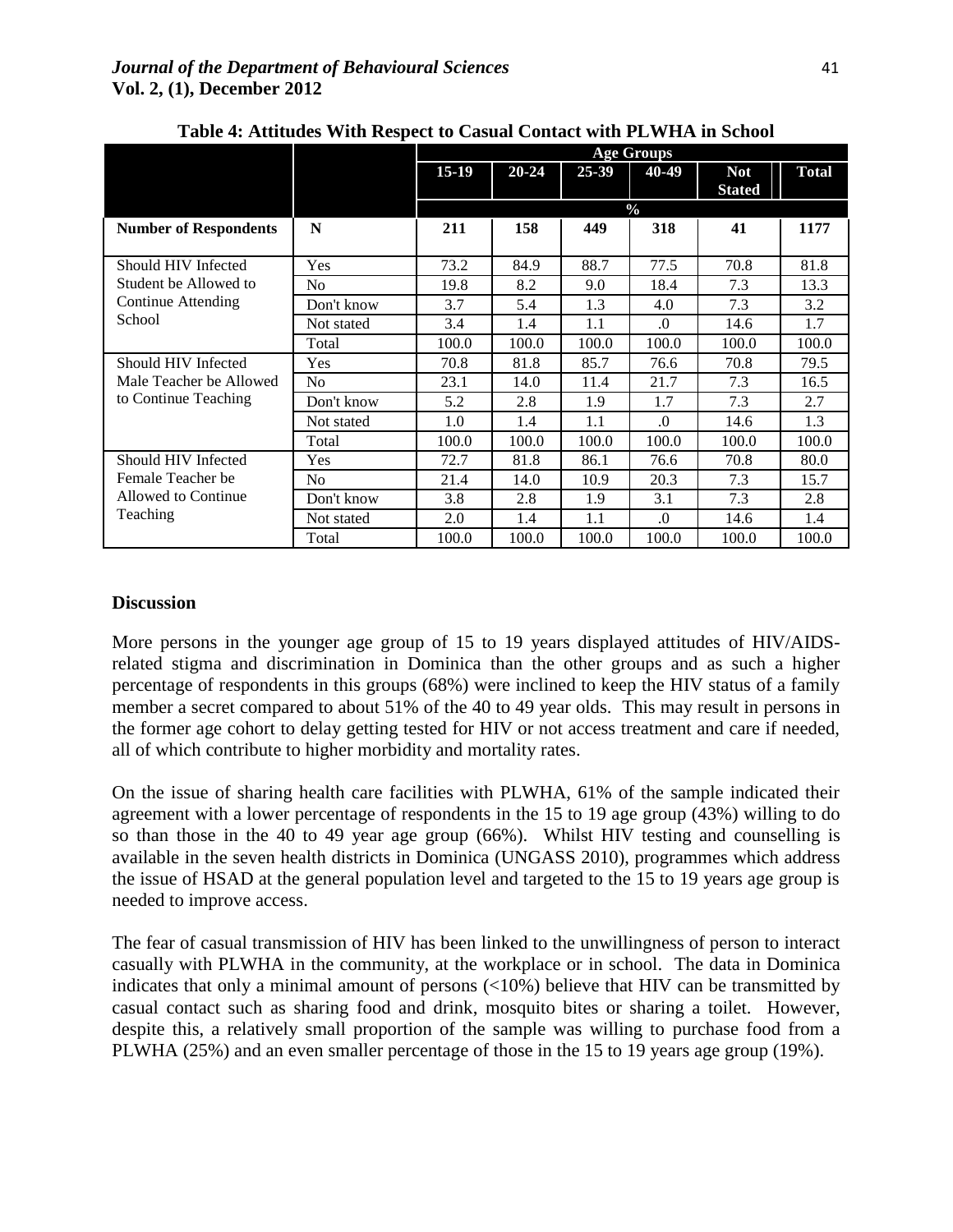# *Journal of the Department of Behavioural Sciences* 42 **Vol. 2, (1), December 2012**

With respect to interaction with PLWHA in schools, an interesting coincidence in the data suggests a pattern with the 15 to 19 year olds and the 40 to 49 year olds. A higher percentage of persons in these age groups (20%; 18% respectively) indicated that a student who has HIV/AIDS should not be allowed to attend school. This trend was repeated when asked if an infected teacher should continue teaching. Persons in these two age groups, 15 to 19 years and 40 to 49 years, represent a subset of the school age population and parents. The fact that 100% of schools in Dominica provide life skills‐based HIV education (UNGASS, 2010) implies that a review of this programme is needed. Additionally, the feasibility of HIV/AIDS education and information programmes that target parents should be investigated.

## **Conclusion**

The findings of the KABP provided insightful information on perceived HIV- related stigma in Dominica by the various age groups. However, data on actual incidences and acts of discrimination experienced by PLWHA or perceived to be living with HIV/AIDS were not collected. The data from this survey can provide the baseline data for the evaluation of programmes aimed at reducing HSAD in Dominica as well as guide the design of these programmes as Dominica continues to roll out activities that meet the objectives of its 2010 to 2014 HIV/AIDS Strategic Response Plan. The opportunity cost of the resources required to develop and implement these programmes should also be reviewed as it may mean a reduction of resources available for activities such as training of staff, research in technology, infrastructure development and other investment spending that has a direct impact on economic growth.

**Author bios:** Roger Mc Lean is a Research Fellow/Lecturer at the HEU, Centre for Health Economics, University of the West Indies, St. Augustine Campus, Trinidad and Tobago. Mr. Mc Lean has been researching and working in the area of Development and Social Economics in general and Health Economics for the past sixteen years. Among the areas covered in his research are Health Sector Reform and Sexual and Reproductive Health issues focusing on such conditions as Cervical Cancer and HIV/AIDS, as well as Drug Abuse, Poverty and population ageing. Mr. Mc Lean is presently a member of The PAHO/WHO Technical Advisory Group on HIV/AIDS, the International AIDS Economics Network (IAEN), and a founding member of The University of the West Indies HIV/AIDS Response Programme (UWIHARP). He also serves as a member of the Board of Directors of the Family Planning Association of Trinidad and Tobago and the Caribbean HIV/AIDS Alliance.

Christine Laptiste is a Research Fellow at the HEU, Centre for Health Economics at The University of the West Indies, St. Augustine, Trinidad and Tobago. Her areas of research include health care financing, poverty and the costing of health and social sector programmes.

Patricia Edwards-Wescott is a Research Fellow at the HEU, Centre for Health Economics at The University of the West Indies, St. Augustine, Trinidad and Tobago. She holds a B.A. History and Social Sciences and a M.Sc. Economics from The University of the West Indies, St. Augustine. Her research interests lie primarily in the area of development economics with a focus on migration, government expenditure and health care issues.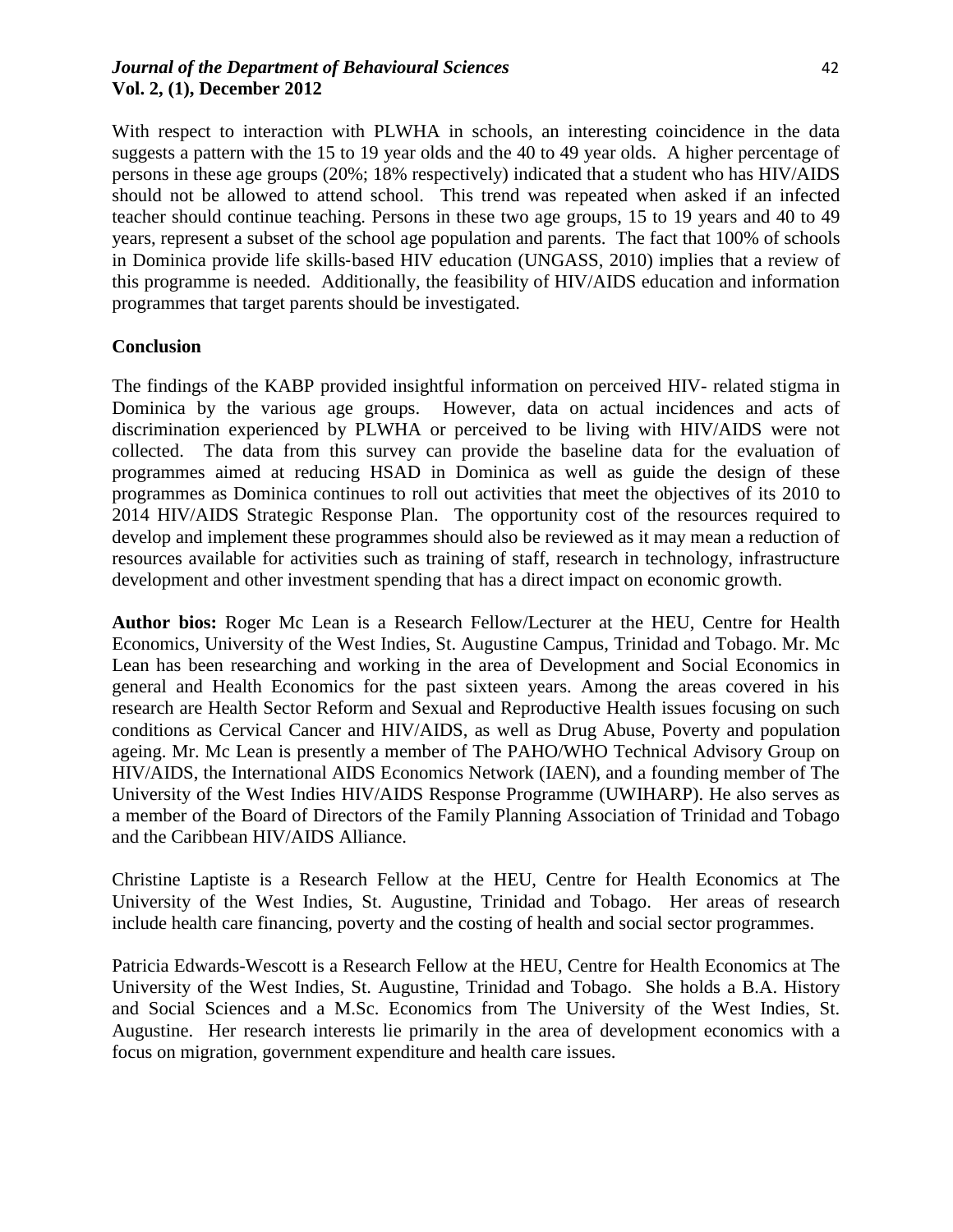# *Journal of the Department of Behavioural Sciences* 43 **Vol. 2, (1), December 2012**

Kimberly-Ann Gittens-Baynes is a Junior Research Fellow at the HEU, Centre for Health Economics, The University of the West Indies, St. Augustine, Trinidad. She is also a PhD candidate in the Department of Economics at UWI. Her areas of research include child rights and child protection issues, health issues and social policy with specific reference to women and children and other vulnerable groups and non-communicable diseases and poverty.

Charmaine Metivier is a Junior Research Fellow with the HEU, Centre for Health Economics of The University of the West Indies, St. Augustine, Trinidad and Tobago. She supports the research, training and outreach agenda of the HEU and has been involved in various projects in the areas of Health Financing, HIV/AIDS, Sexual Abuse and Domestic Violence in Trinidad and Tobago, as well throughout the Caribbean. Ms. Metivier is a member of the Trinidad and Tobago Economics Association and a director and founding member of Ray of Hope, a non-profit organization that works to improve the lives of underprivileged children in Trinidad and Tobago.

Vyjanti Beharry currently holds a Bachelor of Sciences (BSc) degree in Economic and Management, a Masters of Sciences (MSc) degree in Economics and a Masters of Philosophy (MPhil) degree in Economics. Her professional career began as a Research Technician in the Department of Economics, University of the West Indies (UWI) in 2001 and is currently a Junior Research Fellow at the HEU, Centre for Health Economics. She has also held the position of Senior Health Economist at the Ministry of Health, Trinidad and Tobago. Her areas of research include health financing, costing of health services and socioeconomic issues as it pertains to women and children.

# **REFERENCES**

Casale, Marisa and Alan Whiteside. 2006. *The Impact of HIV/AIDS on Poverty, Inequality and Economic Growth. Health Economics and HIV/AIDS Research Division (HEARD)*, University of KwaZulu Natal, South Africa

Central Statistical Office. 2011. *2011 Population and Housing Census*, Preliminary Results. Ministry of Finance

Easter, Christopher D. 1999. [Small States: A Composite Vulnerability Index.](http://wbln0018.worldbank.org/external/lac/lac.nsf/c3473659f307761e852567ec0054ee1b/629bfda942b112e2852567fc00530409?OpenDocument) *The Commonwealth Journal of Internal Affairs*, Volume 88, Issue 351, p 403-422

Kairi Consultants Ltd. 2010. *Country Poverty Assessment, Dominica 2008/2009*: Volume 1, Final Report. The Caribbean Development Bank

Kwon, Dae-Bong. 2009. *Human Capital and its Measurement.* The 3rd OECD World Forum on "Statistics, Knowledge and Policy".

Laptiste, Christine. 2004. *Estimating the Economic Impact of HIV/AIDS in Suriname*. A report produced as part of the European Union sponsored project, Strengthening the Institutional Response to HIV/AIDS/STI in the Caribbean (SIRHASC).

Mahajan, Anish P., Jennifer N. Sayles, Vishal A. Patel, Robert H. Remien, Daniel